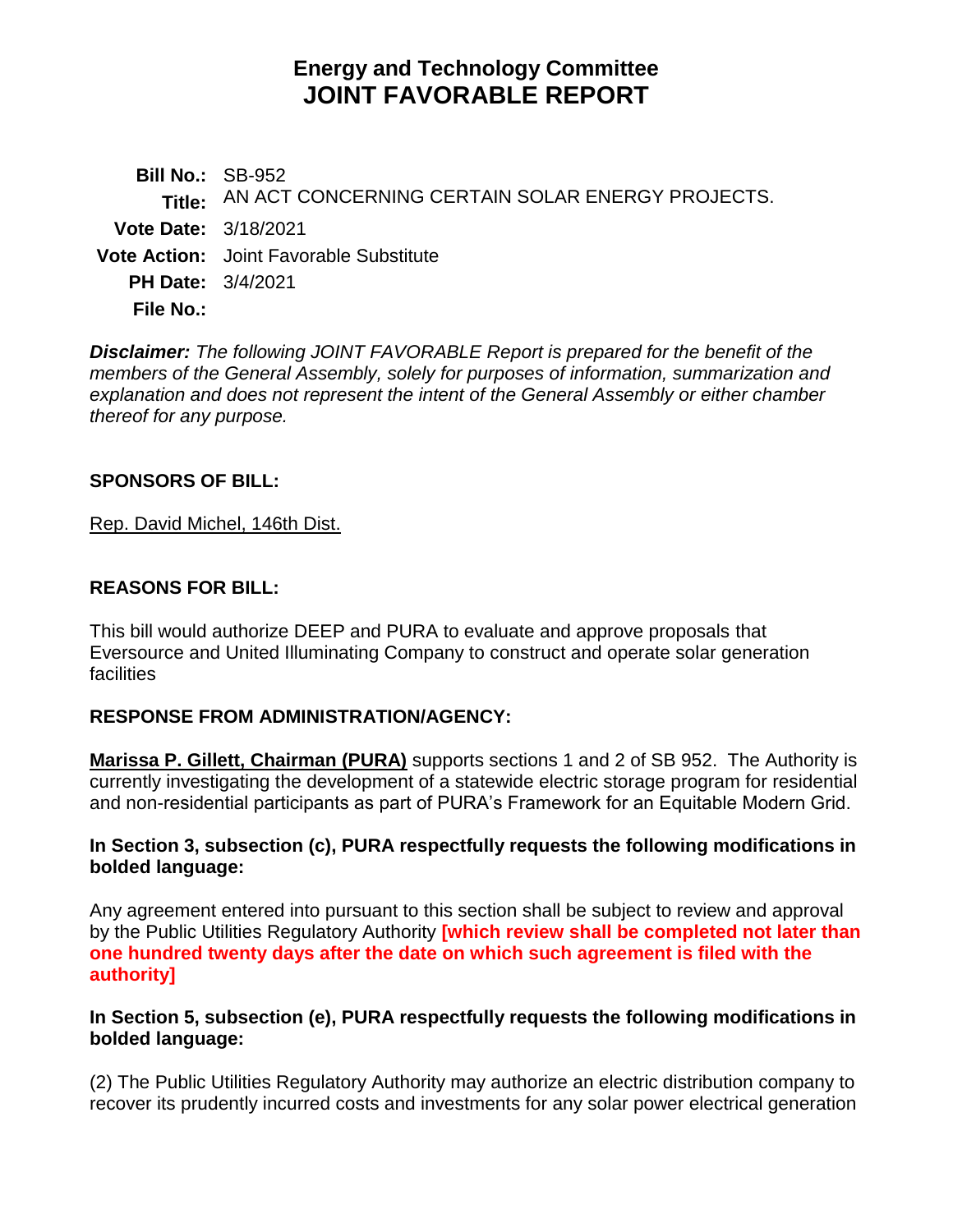facility, as described in this subsection, such electric distribution company builds, owns or operates through a fully reconciling component of electric rates for all customers of electric distribution companies, **[until the electric distribution company's next rate case, at which time such costs and investments shall be recoverable through base distribution rates]** consistent with the principles set forth in sections 16-19 and 16-19e.

# **NATURE AND SOURCES OF SUPPORT:**

# **Michael J. Ausere-Vice President for Business Development for Eversource Energy** is

in support of SB 952 because Section 5 of the Bill authorizes the Department of Energy and Environmental Protection ("DEEP") and the Public Utilities Regulatory Authority ("PURA") to evaluate proposals our State's two closely-regulated electric distribution companies ("EDCs"), Eversource and The United Illuminating Company ("UI"), to construct and operate solar generation facilities

#### **Jeff Bishop, and I am the co-founder and CEO of Key Capture Energy** supports SB 952 for the following reasons:

- Establishing an energy storage target with interim goals is an effective way to develop the storage market in Connecticut. Clear markets bring developers to the table to compete
- Resource diversity in Public Utility Regulatory Authority ("PURA" or "the Authority") storage programs will lower costs and advance development of Connecticut's energy storage market
- Demand charges for "front-of-the-meter," distribution-interconnected storage make distribution connected storage uneconomic in Connecticut today and need to be fixed
- The Department of Energy and Environmental Protection ("DEEP" or "the Department") should run a procurement to start learning by doing to meet Connecticut's ambitious clean energy goals

**Julian Boggs-State Policy Director, Energy Storage Association** supports SB 952 because it includes accountability and transparency mechanisms to ensure progress towards the 1,000 MW by 2030 target, including interim targets of 300 MW by 2024 and 650 MW by 2027

# **NATURE AND SOURCES OF OPPOSITION:**

**Chelsea Gazillo-Director of the Working Lands Alliance** opposes SB 952 because the acceleration of large-scale solar arrays on farmland threatens the state's efforts to protect farmland with conservation easements from development.

# **Eric Hammerling-Executive Director of the Connecticut Forest & Park Association**

opposes Section 10 of SB 952 because for the last several years, the Department of Energy & Environmental Protection and the Department of Agriculture have worked to balance the need for more renewable energy with avoiding the damage that its development can cause to farmland soils as well as to forests and water quality.